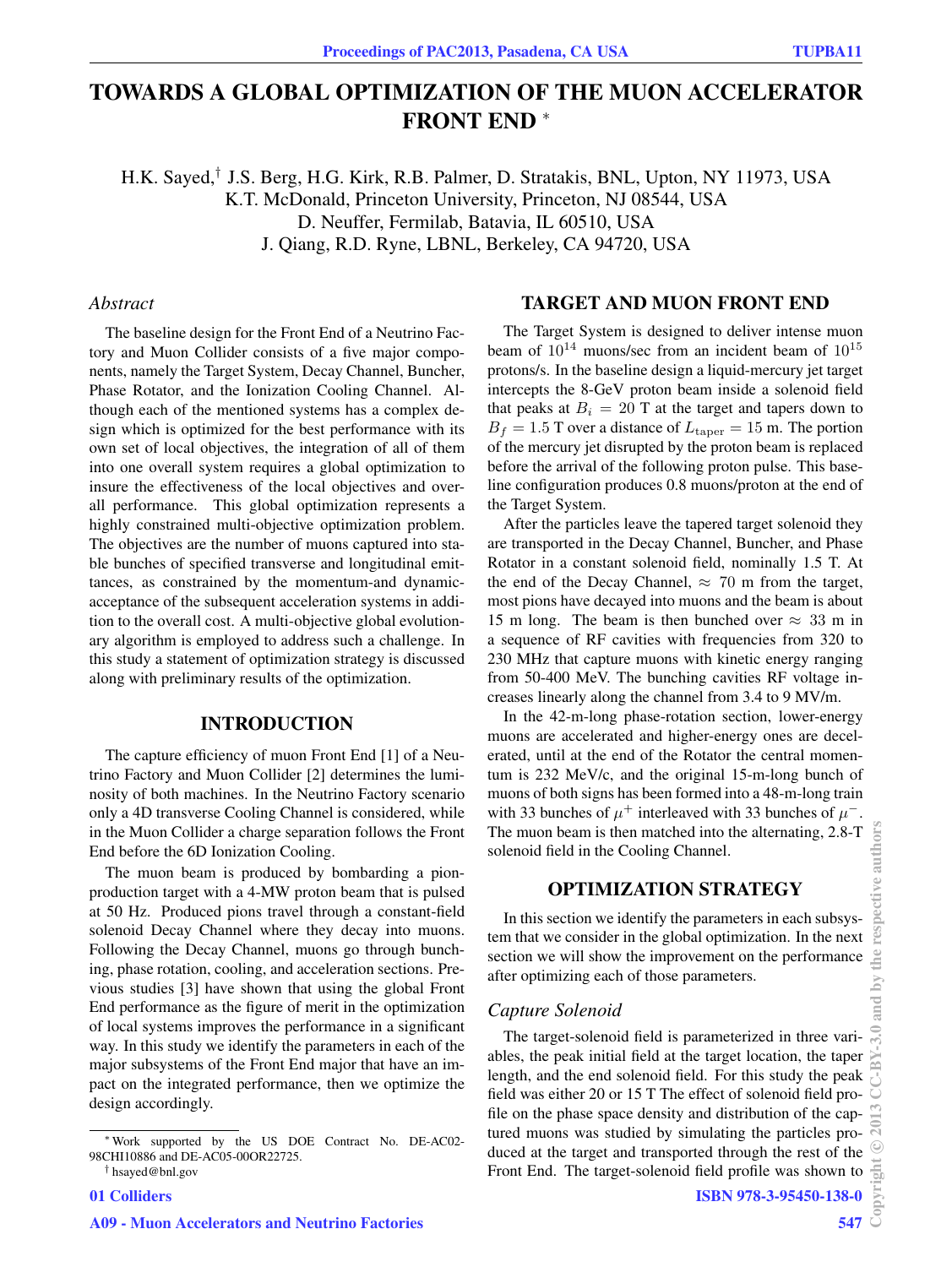have a significant effect on the performance of the front end [4]. Here, we consider optimizing the capture efficiency as a function of the final asymptotic end field and the length of the taper as well.

# *Decay Channel, Buncher and Phase Rotator*

Muons are confined in the Decay Channel, Buncher, and Phase Rotator by a series of constant-field focusing solenoid coils.

The muon/pion bunch lengthens as it drifts through the Decay Channel, developing a high-energy head and a lowenergy tail which depends on the Channel length. We considered a multivariable optimization of the target-solenoid taper length, RF phase and the Decay Channel length at various taper end-field values. Figure 1 shows the process of optimizing the Decay Channel length with the figure of merit being the total number of muons within the acceptance cuts of the accelerator [5].



Figure 1: Optimizing the Decay Channel length using a differential evolution algorithm.

The effect of the solenoid field strength on the performance of the Front End was studied, including dynamic losses due to resonances ("stop bands") in the periodic field structure. The coil design was optimized to suppress those dynamic losses.

As the taper length of the target solenoid was optimized, the RF phases of the Buncher and Phase Rotator were also varied to find the optimal working point. Figure 2 illustrates an optimization of overall RF phase.

#### *Broadband Match to Ionization Cooling Channel*

While the muons are confined with a constant solenoid field starting from the Decay Channel to the end of the Rotator, the field in the Cooling Channel is generated by alternating solenoid coils of  $\pm 2.8$  T strength. The muonbeam phase-space ellipse would experience filamentation and emittance growth without matching between the region regions of constant and alternating solenoid fields. The muon beam out of the Phase Rotator has a large momentum spread, as shown in Fig. 3. A set of 9 solenoid coils ISBN 978-3-95450-138-0



Figure 2: Optimization of the phase of the Buncher and Rotator RF cavities. Each iteration represent a trial value of the RF phase.

were considered to perform the match between the Rotator and the Cooling Channel. The objective of this optimization was constructed as a sum of the emittance magnification factor [6], eq. (1), at various momenta weighted by the number of muons within the vicinity of a central momentum,

$$
EM = \frac{1}{2} \left[ \frac{\beta_b}{\beta_s} + \frac{\beta_s}{\beta_b} + \left( \sqrt{\frac{\beta_b}{\beta_s}} \alpha_s - \sqrt{\frac{\beta_s}{\beta_b}} \alpha_b \right)^2 \right], \quad (1)
$$

where  $\beta_b$  and  $\alpha_b$  are the beam ellipse parameters and  $\beta_s$ and  $\alpha_s$  are the periodic solution for the Cooling Channel. Figure 4 shows the number of accepted muons along the Front End before and after the match.



Figure 3: Muon beam momentum distribution at the end of the Phase Rotator.

# HIGH PERFORMANCE COMPUTING OPTIMIZATION TECHNIQUES

A set of parallel, differential-evolutionary-optimization algorithms working on a CRAY based architecture [7] were 01 Colliders